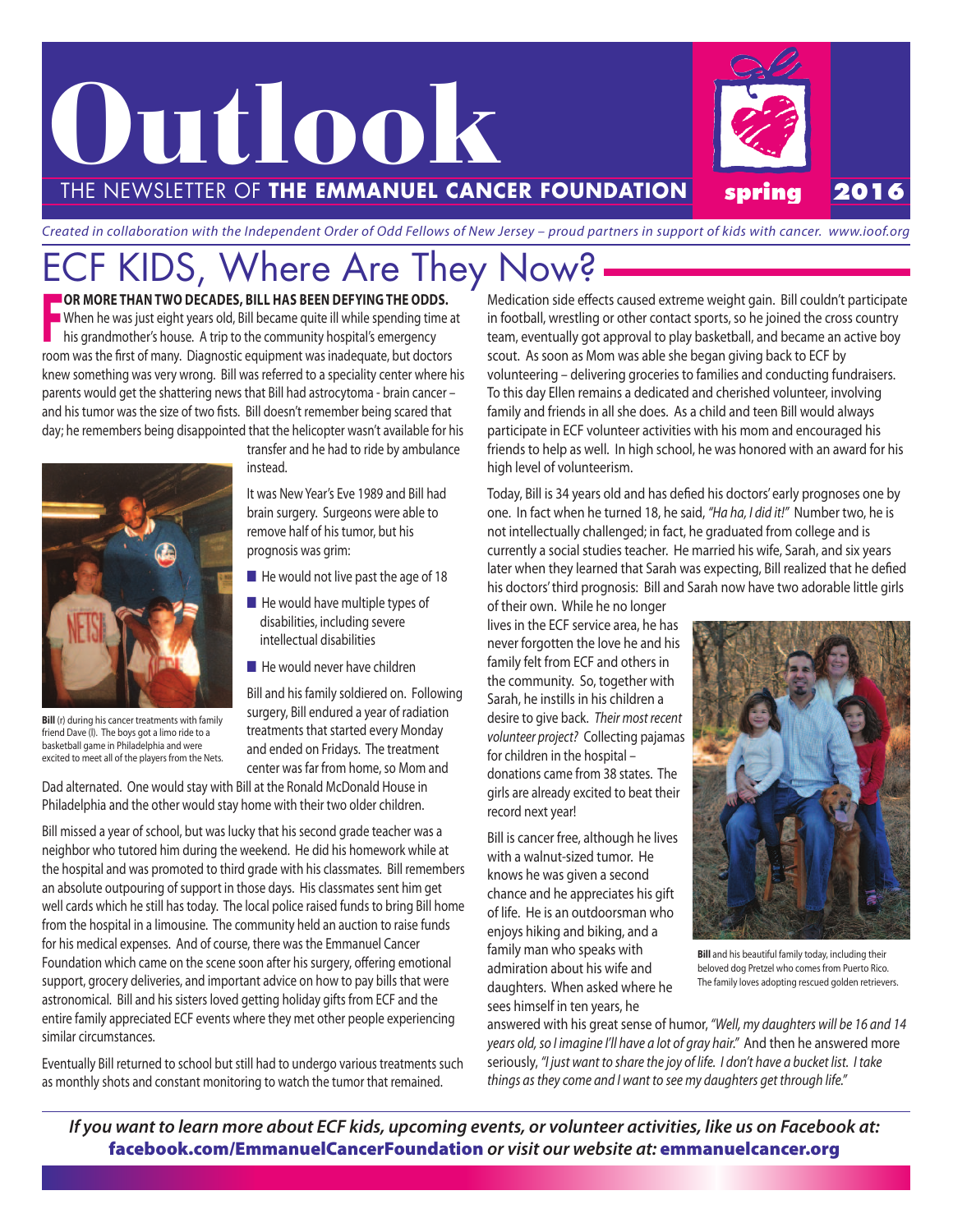## the faces of ECF

### MEET THE **BOARD**

**ECF'S BOARD** is growing and<br>**Example 1** includes these talented individuals<br>who generously give their time and **CF'S BOARD** is growing and Includes these talented individuals support to oversee ECF's mission.

### **ExECuTIvE COMMITTEE**

**Joel Markel**, President Preferred Home Health Care & Nursing Services

**Steven M. Wooton,** Vice President (C) Systems Global

**John f. Kwasnik,** Secretary Mezzacca & Kwasnik, LLC

**Carl Hillier,** Treasurer Johnson & Johnson

### **TRuSTEES**

**Bill Campbell,** Townsquare Media **Karen Diaz,** Novartis Pharmaceuticals Corp.

**Ralph Diaz**, Merrill Lynch

**Dr. Lisa forzani,** Forzani Family Chiropractic Center

**Dr. Steven Halpern,** The Valerie Fund Children's Center/Overlook & Morristown Medical Center

**Jonathan Kanarek,** Global Credit Services

**Christina Mecca,** Community Volunteer

**Robert Mecca,** Bristol-Myers Squibb **Betsy Shaheen,**

Builders General Supply Company **Mike Walsh,** Ameriprise **Michael yushak,** Shore Systems, LLC

**fOuNDERS**

**Joseph & Susan vizzoni**

*ECF mourns the passing of two good friends:* **ROgER POST** *and* **THOMAS TIzzIO.** *They will be missed.*

## REFLECTIONS from the Executive Director

### Dear Friends,

As I approach my 23rd year here at ECF, I can confidently say I have been through most of our ups and downs, good times and bad, changes and improvements, welcomes and goodbyes to amazing coworkers, and above all, the good work we do here at ECF.

Sometimes, I can't believe how luck brought me to ECF, just answering an ad for a part-time office manager for a local nonprofit. Coming from New York's garment industry, newly married and relocating to the Jersey Shore, I thought, "Why not…I could use a break from the daily New York grind." Boy, was I in for a surprise! There is not a day that goes by here at ECF where the phone isn't ringing, the door isn't opening, volunteers aren't coming and going, and the e-mails aren't flying. Quiet? Not at all. Hectic? Every day. Amazingly satisfying, oh absolutely.

As you can almost tangibly feel while reading this newsletter, every article tells the story of ECF's emotional impact. Each staff member, family, volunteer and donor is touched in an inexplicable way. Maybe



that is the case at all nonprofits? I couldn't say. But I can say with certainty that there is something very magical about working at ECF and with the families we serve. ECF makes us count our blessings, and drives us to dig down deep and work harder every day. It allows us to be better people…there is no room here for shortcuts.

So, if you are reading this newsletter, you, too, are part of a very special group of folks. Take this time for your own reflection, and take this opportunity to count your blessings as well.

Thank you,

Joann Jasutre

**JOANN PASSANTINO** Executive Director

P.S. Don't miss news and updates on ECF kids. It's easy to "like" ECF on Facebook: *www.facebook.com/EmmanuelCancer Foundation.*

**SECONDUCLE DONATIONS** 

A free, convenient service for converting that extra car, truck, or RV into a tax deductible donation benefiting **Emmanuel Cancer Foundation Inc.** You can donate online at **v-dac.com** or call **877-999-8322** to make your donation.

 $L\epsilon_{II}$ remember *Junior Khiyana Logan*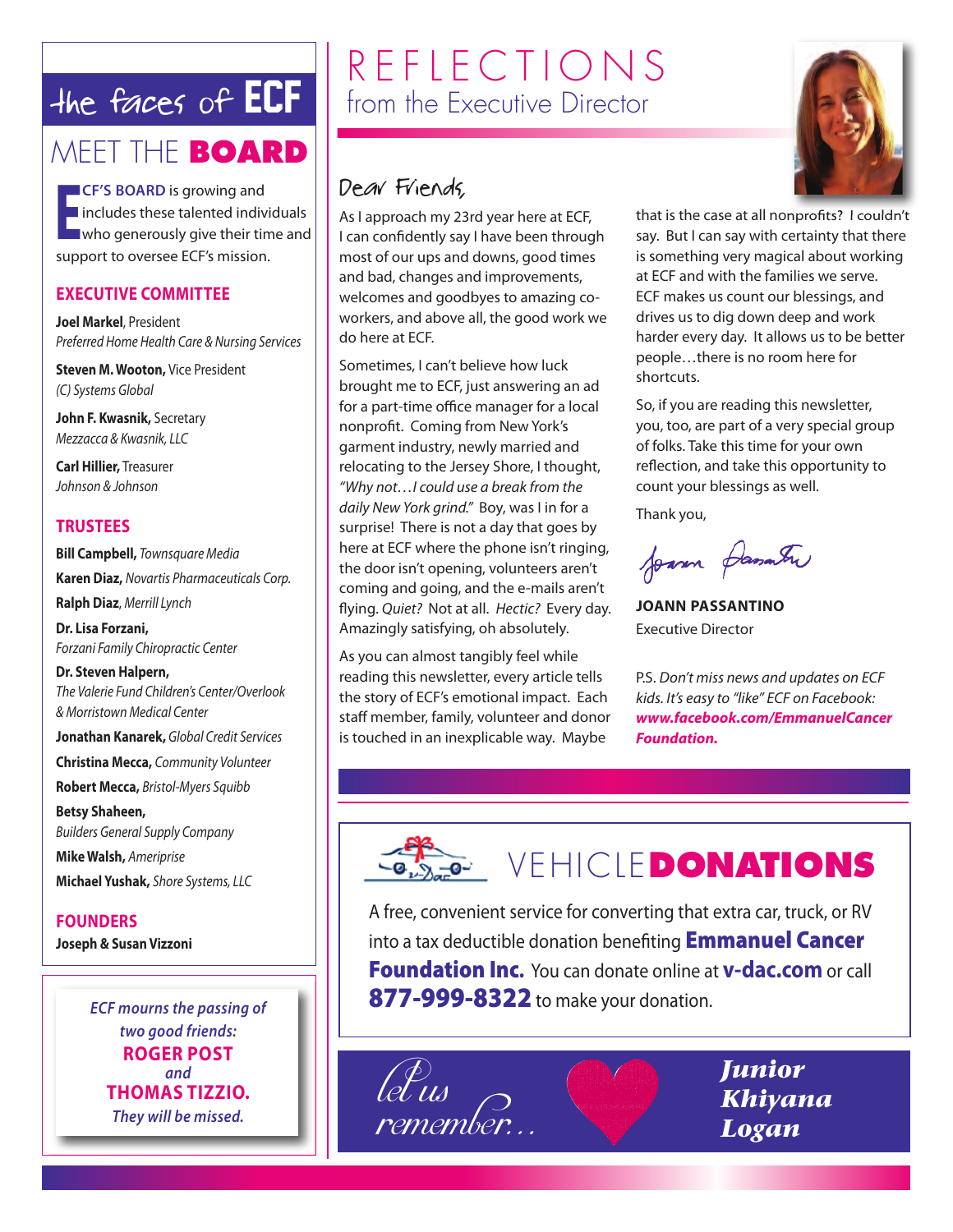# REFLECTIONS from the Regional Centers

### **CENTRAL REGION:**

I would like to reflect on my gratitude for the wonderful people I have met since I started at ECF nine years ago. My volunteers are truly an inspiration to me. I am happy and thankful that I have had the opportunity to work with them and to get to know them personally. Today I consider many of them good friends as they have been with me from the beginning. I have also been fortunate to have many volunteers come in weekly since they started high school. Several will be moving on to college and I will truly miss each of them. All of the volunteers are important to me. I am very grateful for their friendship, and for their help, time and endless support of ECF.



Central Regional Director, Barbara Kopel, and therapy dog Yogi at the ECF Frito Lay **Carnival** 

### **EASTERN REGION:**



Eastern Regional Director, ECF's holiday party.

Not everyone can say they wake up in the morning looking forward to going to work, but I can! I feel blessed to be a part of the ECF team. The work we do for such special children and their families is so rewarding. I have had the opportunity to meet and work alongside many fantastic volunteers - it is heartwarming. And the generosity from our supporters is overwhelming! We fulfilled every wish list this past holiday season as well as distributed

holiday meals and doubled up on our food deliveries because our donors were so generous. We have also had a fantastic outpouring of "birthday in a box" donations so our ECF children and their siblings can celebrate their birthdays in a special way. The best part about this job is meeting our inspirational families. As I get to know each family, hear their story and watch their journey, I admire their bravery and strength.

### **NORTHERN REGION:**

"A busy place here," a donor commented while stopping by ECF's Northern Regional Center during the holidays. "It's a rotating door." It was my first holiday season at ECF and it was a special time to be part of a wonderful foundation. So many donors came into the office to assist with food and gift cards and to give of their time to help our families. I was thrilled to meet them and hear the stories that connected them to ECF. It was heartwarming to see the outpouring of help from a community which allowed us to fulfill 160 gift wishes for ECF children and provide 30 local families with holiday food baskets. I am now looking forward to our busy spring season. We have food drives planned, volunteers making Easter baskets and birthday bags, and our annual Bash at the Brick House on April 8th!



Patricia Brussel (l), with volunteer Kay in the food

pantry.

**SOUTHERN REGION:**



Southern Regional Consultant, Melanie Giblin (r), and Rose Contreras prepare a van full of groceries for delivery.

*Welcome to spring!* As many know, in October we temporarily closed our Woodbury location and have been experimenting with providing services in the Southern Region without an office building. To date, the experiment has been successful: services to families have continued uninterrupted, and ECF has saved considerably on administrative expenses. As ECF's Southern Regional Consultant, it is my job to coordinate family services with our Caseworkers and local volunteers. In December, I enjoyed attending the Southern Regional holiday party which included a festive lunch as well as an afternoon of entertainment. In addition to spreading joy and cheer, this event had the added benefit of bringing families together to support each other with laughter and

strength. I look forward to continuing to serve our families with the utmost care. Closely communicating with our Caseworkers and warmly welcoming new families are top priorities. I also look forward to promoting awareness of ECF's mission in different areas by visiting local businesses. Thank you to everyone for your continued efforts. We are truly making a difference for our wonderful families!

# To You



### FROM THE DEVELOPMENT & COMMUNICATIONS OFFICE

F OR SIx YEARS I have been writing this column, but today will be my last as my career is taking me in a different direction. While I look forward to my new adventures, leaving is difficult! To say goodbye, I would like to start with words of thanks and end with a few thoughts that have been on my mind.



Thanks to all who donated to our matching gift challenge in December. With your generosity, and the incredible \$10,000 match by our anonymous donor, we were able to raise a record amount of money to help ECF families like Jordan's. A young artist, Jordan is only seven years old and courageously fighting leukemia. Her artwork was selected in a contest to be used in ECF's winter mailing.

*Congratulations Jordan and thank you for helping ECF.*

As a grassroots non-profit, with a small staff and no government funding, ECF relies on the community for financial support. So, we are grateful to all of our donors, including the following foundations, corporations, and organizations which provided recent grant support: **Church & Dwight Employee giving fund, Eisai, MagyarBank Charitable foundation, Party With Purpose, Ronald McDonald House Charities NyTSA, Select Equity group foundation, Shapiro family foundation, St. Elizabeth's Church-Ridgewood, Standish foundation, The Arnold A. Schwartz foundation, The Hinman foundation, The Westfield foundation, the Thomas H. Hamilton foundation, united Way of gloucester County,** and **Woman's Club of Ridgewood.**

People come to ECF for different reasons and in all different ways. Mine was indirect. In 2009 I spent eight months at my dad's side as he fought valiantly through a losing battle with kidney cancer. To see someone you love suffer from a relentless disease is simply inexplicable. Several of our many visits to the emergency room stand out - one in particular was on Halloween. My father's disease was quickly claiming his life; little did we know he had only one month left. On that awful Halloween day in the hospital, I heard the screams of a young patient. While other children her age were dressing in costume, trick-or-treating and eating candy, she was in the hospital scared and hurting. I always knew cancer struck children, but I don't think I fully understood what that meant until I saw firsthand the horror of cancer, and until I heard that little girl's desperation. Her cries are still with me today. Six months after my dad's passing I learned of ECF and was immediately connected to the mission. I was hired as a part-time grant writer and since then I have worked diligently to raise money for the families we help: for children crying because it hurts and because they are missing the fun activities that children love, and for parents watching helplessly as their children suffer. I have been honored to work at ECF and awed by your generosity. I can't thank you enough and ask you to continue supporting this wonderful organization. I know I will.